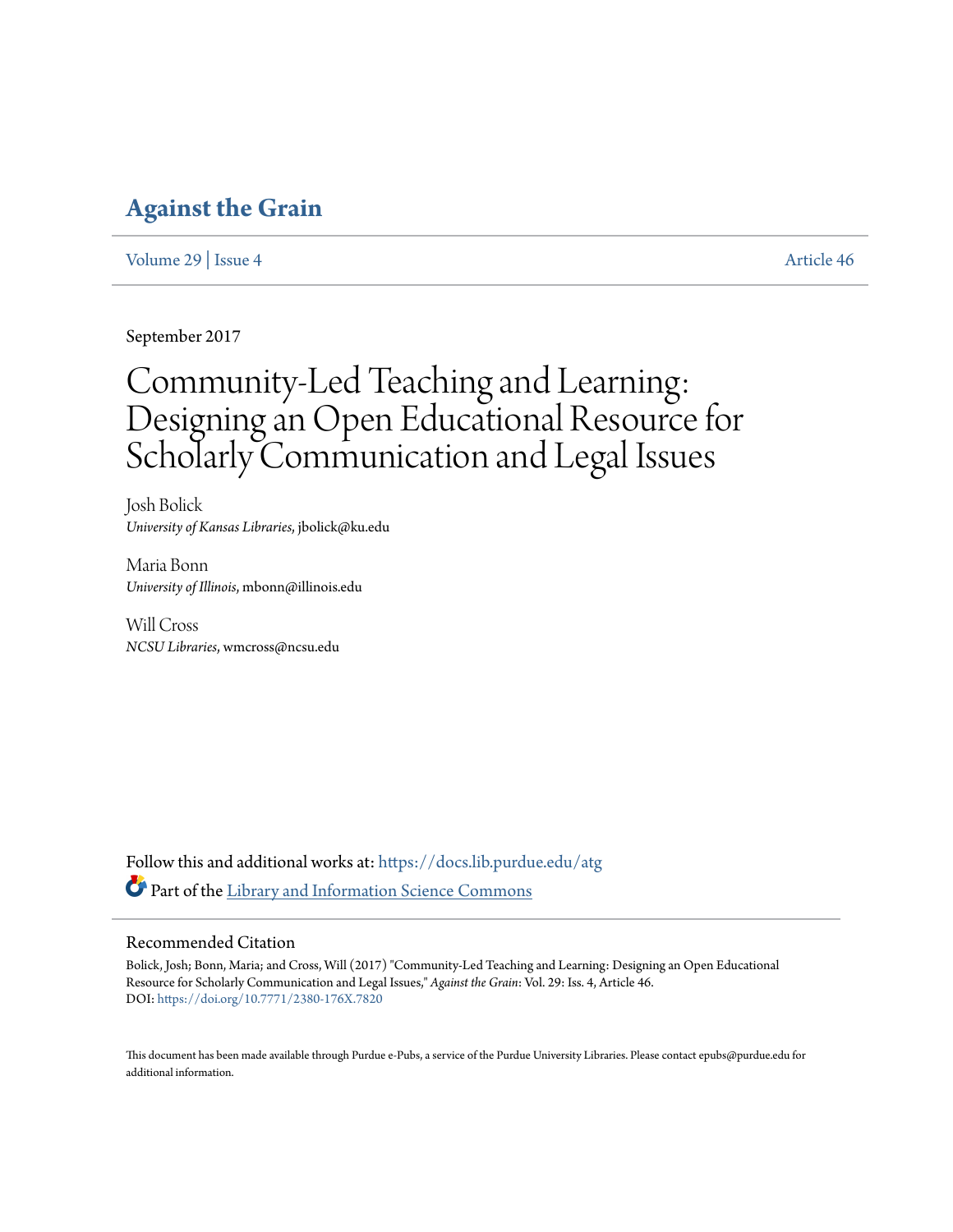# Community-Led Teaching and Learning: Designing an Open Educational Resource for Scholarly Communication and Legal Issues

by **Josh Bolick** (Scholarly Communication Librarian, University of Kansas Libraries) <jbolick@ku.edu> Twitter @joshbolick

and Maria Bonn (Senior Lecturer, School of Information Sciences, University of Illinois) <mbonn@illinois.edu>

and **Will Cross** (Director, Copyright & Digital Scholarship Center, NCSU Libraries) <wmcross@ncsu.edu>

The open educational resources (OER)<br>
movement is growing at a rapid pace<br>
— not as rapidly as prices for textbooks<br>
have risen over the course of the last decades movement is growing at a rapid pace have risen over the course of the last decades, and not rapidly enough to yet meet the exigent needs of students, many of whom take educational risks to alleviate costs by forgoing required materials.<sup>1</sup> As discussed in last year's Against the Grain special issue,<sup>2</sup> in order to support those students, libraries and librarians have become staunch advocates for open education and open textbooks. Yet, our community often still relies upon commercial textbooks for our own professionalization. This is especially true for legal issues like copyright and privacy, which — when they are offered at all — often borrow textbooks that reflect the overpriced nature of law school textbook prices.

Textbooks on cataloguing, collection management and development, and information literacy are common in LIS programs. With the rise of library publishing capabilities, interest in providing more open access to LIS literature, and publishers experimenting with open book publishing, it's time for LIS professionals to take a more active role in defining and describing our fields for our future colleagues, and collectively maintaining that knowledge to keep up with rapid change. To that end, and to demonstrate proof of concept as well as begin to develop methods and learn some lessons, we are creating an open textbook about scholarly communication librarianship which, among other things, will cover copyright and other relevant legal issues

in libraries. In the second decade

of the twenty first century, scholarly communication has expanded from a niche issue to the heart of librarianship as a profession, and legal issues lie at the heart of this work. **Finlay**, **Tsou** and **Sugimoto** identify scholarly communication as a "core concept" for academic librarianship,<sup>3</sup> and

professional organizations such as **NASIG**<sup>4</sup> and **ACRL**<sup>5</sup> have defines core competencies and developed toolkits to assist librarians in acquiring and maintaining current skills and proficiencies. An increasing number of librarians are taking dedicated scholarly communication roles focused on topics like copyright education and management, publishing, support for open access, open data,

and open education. Many more librarians are absorbing these roles into their responsibilities regardless of their titles. Given the rapidly shifting legal, cultural, technological, and economic scholarly terrain, it stands to reason that libraries must stay apace of these advances and will continue to adapt to support the communication needs of scholars.

Because scholarly communication is now a core competency, academic librarians must understand scholarly communication issues. This is especially important for early career librarians who hope to compete in a difficult job market, many of whom will be expected to be researchers in their own right. Yet, despite the breadth and depth of relevant literature available, library schools have thus far largely failed to take up at any scale the task of equipping emerging librarians with these increasingly necessary skills, particularly legal issues.6 Why is this the case? Given that there is a great deal of rich literature by and about scholarly communication librarians and their work and that these skills are clearly needed in the present and prospective job market, why are so few relevant courses offered in MLS programs?

A generational shift may be in play here. Many library school professors have never practiced scholarly communication librarianship, and therefore may lack expertise or comfort in the discipline as it is practiced, with legal issues perhaps representing the most

mysterious and daunting aspect of the field. There is no unified, cohesive, and comprehensive educational resource, as there is in other areas such as information organization or digital libraries, so instructors, students, and continuing learners must navigate the excellent but disparate literature in all its aforementioned

breadth and depth, without editorial oversight to curate this literature. The **NASIG** Core Competencies and **ACRL** Toolkit offer some guidance and inform our approach and the products we propose to create, these tools alone have thus far resulted in little pedagogy around scholarly communication. Our goal is to create a complementary tool that is ready to implement.

Further complicating matters, scholarly communication is both interdisciplinary and quickly-evolving, which makes it difficult to create a standard commercial textbook that will prepare librarians to be leaders in the field. Such a product would be too rigid, restrictive, and probably too expensive. Legal issues provide a stark example of these challenges. Copyright law, which many place at the heart of scholarly communication, has significantly evolved in the past year, and may change dramatically based on the decision in the *Georgia State* ereserves case, which the Eleventh Circuit is considering as we draft this article. Even if the disparate threads of copyright could be gathered and presented for a LIS audience, no mean feat since most regularly-updated copyright textbooks are written for a law school audience, a textbook that stopped at copyright would be woefully incomplete. Contract law and licensing, privacy, civil procedure, antitrust, free expression, and a host of other legal issues come into play when considering scholarly communication. It would be difficult to create a single textbook that adequately presented all of these issues, and such a textbook would quickly fall out of date as *Georgia State* and the host of cases in the other named areas were decided.

Instead, we are undertaking a collaborative open educational resource that gathers contributions derived from lived experience from librarians, instructors, and students, as well as experts in related areas such as law, economics, and publishing. This model leverages the potential of what the NMC Horizon Report 2017 *Higher Education Edition* describes as a "blending of formal and informal methods of teaching and learning [that] can create an education environment that fosters experimentation, curiosity, and above all, creativity."

As an editorial team that includes **Maria**, **Josh**, and **Will Cross**, we feel well-positioned to launch this effort in partnership with our broader community of colleagues. We are active practitioners both of scholarly communication librarianship and LIS instruction (plus a fairly recent graduate in **Josh's** case), and have a collective well of deep knowledge regarding scholcomm, copyright, open education, and publishing.

As first steps, the authors are undertaking the foundational work needed to improve our understanding of user needs in scholarly communication education and to begin to develop

*continued on page 24*